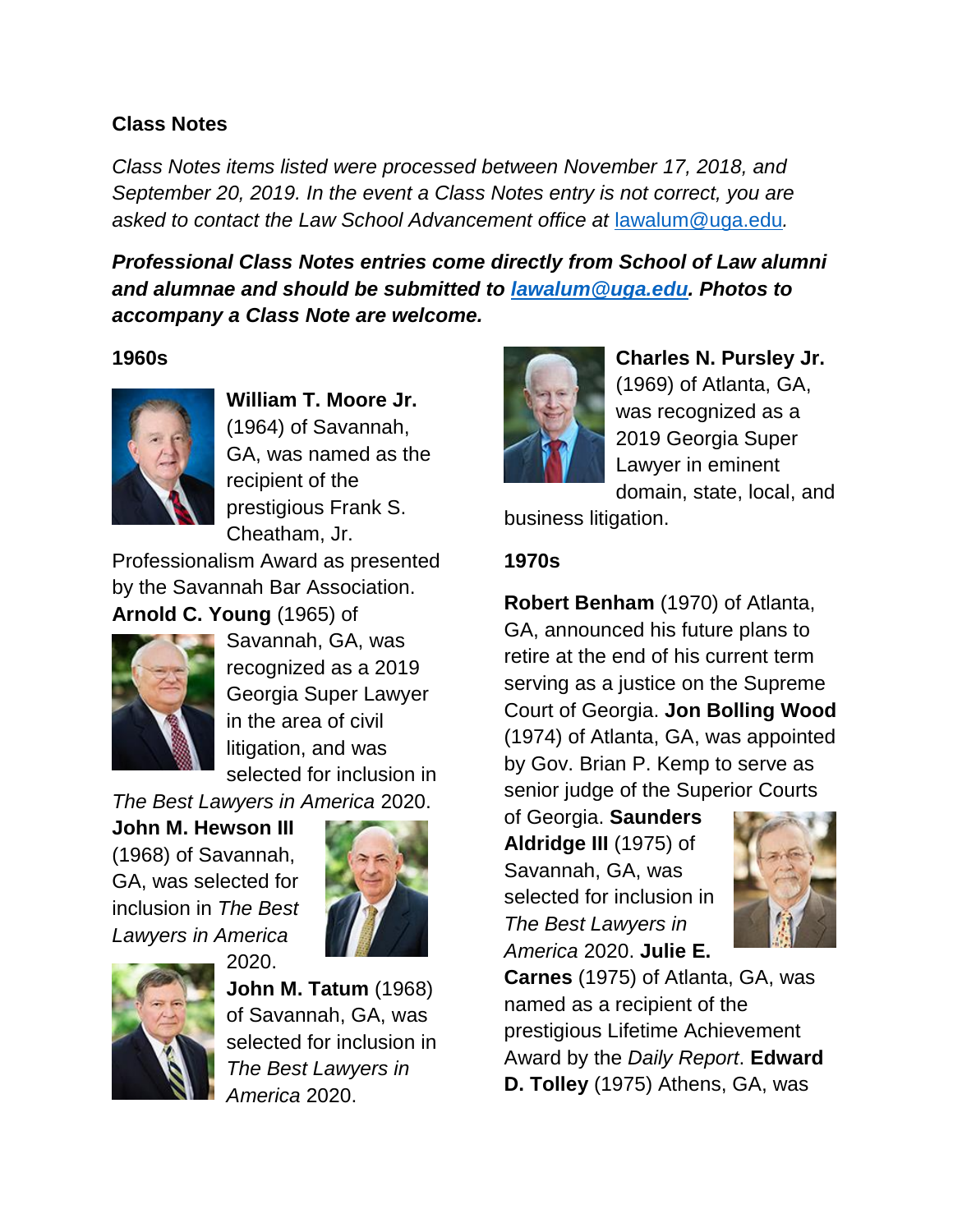presented with the prestigious Amicus Curiae award as presented by the Supreme Court of Georgia for his exceptional service as the former chairman of the Judicial Qualifications Commission. **Joel O. Wooten** (1975) secured a \$280

million verdict on behalf of his clients, Larry Madere and Anjanette Thomas, against Schnitzer Steel Industries

Inc. et al. **James K. Reap** (1976) of Athens, GA, was awarded the Ann Webster Smith Award by the U.S. States Committee of the



International Council on Monuments and Sites (US/ICOMOS) for his extraordinary and sustained achievement in support of conserving



the world's cultural heritage. **Donna G. Barwick** (1977) of Atlanta, GA, was named as the recipient of the 2019 Greater Good

Award as presented by the Georgia Planned Giving Council (GPGC).



**Andrew H. "Drew" Ernst** (1977) of Savannah, GA, was selected for inclusion in *The Best Lawyers in America* 2020 and

recognized in the exclusive *Chambers USA* 2019 for his work in the area of environmental law.

**G. Sanders Griffith III** (1977) of Columbus, GA, was presented with the Lifetime Achievement Award from Atlanta Business Chronicle's Corporate Counsel Awards. **Andrew J. Hill III** (1977) of Athens, GA, was selected by Gov. Brian P. Kemp to serve on the Judicial Nominating Commission. **Bobby T. Jones**  (1977) of Metter, GA, secured a \$3.3 million verdict on behalf of his clients, Kareem and Wakeelah Evans.



**Cynthia D. Wright** (1977) of Atlanta, GA, has joined Judicial Arbitration and Mediation Services, Inc.

(JAMS). **William C. "Bill" Berryman, Jr.** (1978) of Athens, GA, joined Fortson, Bentley & Griffin. **Carolyn T. Roddy** (1978) of



Marietta, GA, was named to serve on the University of Georgia Board of Visitors for the 2019-2021 term. **Don** 



**L. Waters** (1978) of Savannah, GA, was elected chairman of the Board of Regents for the

**University** of Georgia. **Jane C.** 

**Barwick** (1979) of Atlanta, GA, was appointed chair to the Georgia Commission on Dispute Resolution.

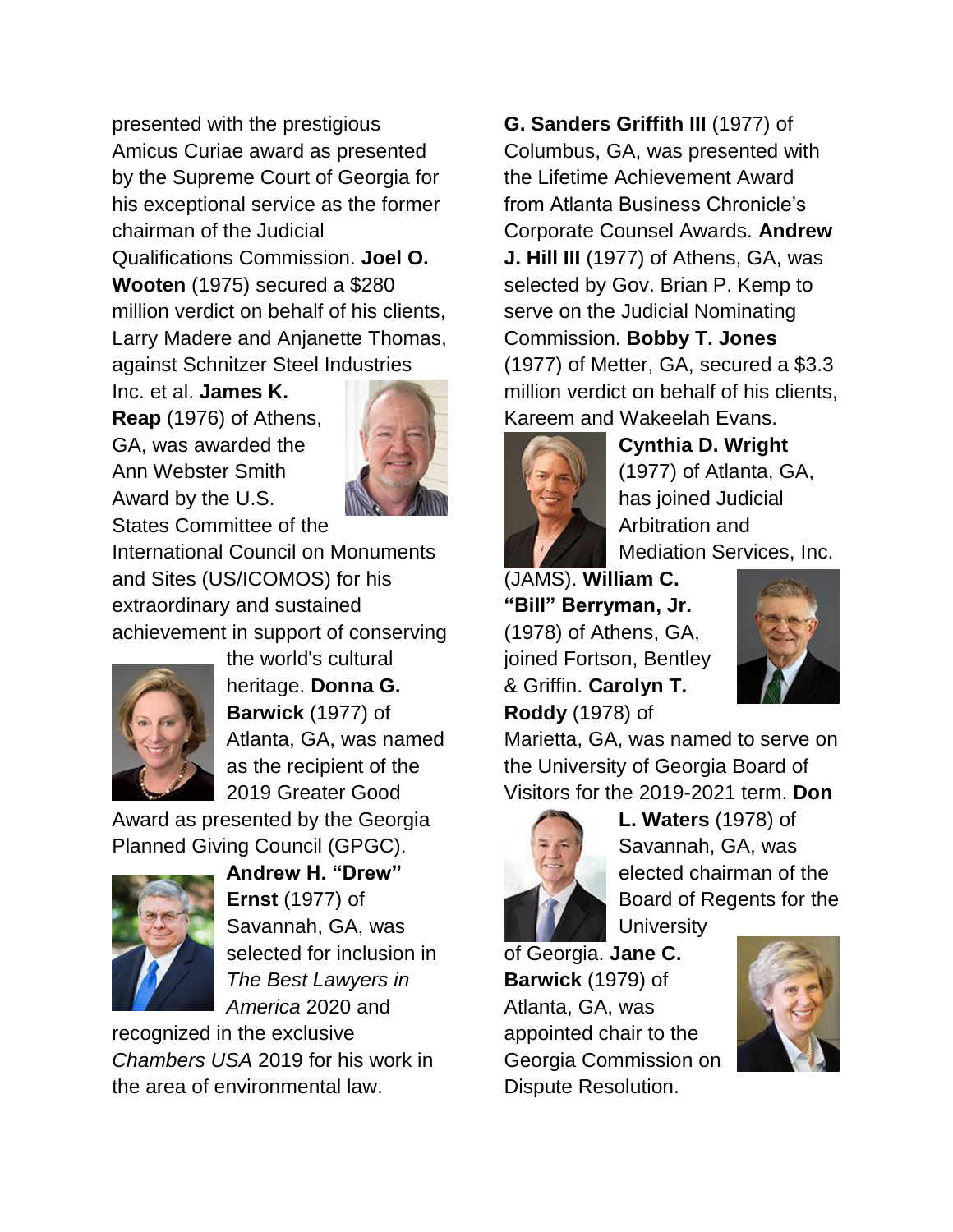#### **1980s**



**Harold E. "Hal" Gill Jr.** (1981) of Atlanta, GA, was named office executive member for Stites & Harbison's

Atlanta office. **Patrick T. O'Connor**  (1981) of Savannah, GA, received a \$3.5 million default judgment on behalf of his client, Kaleb Smith. **Joseph N. Ponteen** (1981) of St. Thomas, VI, was appointed to serve as acting attorney general for the U.S. Virgin Islands. **Horace J. Johnson Jr.** (1982) of Covington, GA, was named as a recipient of the 2019 Distinguished Leader Award by the *Daily Report*. **Nathaniel Lee**  (1982) of Indianapolis, IN, was elected vice president of the National Bar Association during the association's 94th annual convention in New York City. **Michael L. McGlamry** (1982) of Atlanta, GA, was named as a recipient of the 2019 Distinguished Leader Award by

the *Daily Report*. **Wade W. Herring II** (1983) of Savannah, GA, was inducted as a Fellow of the College of Labor Employment Lawyers,



selected for inclusion in *The Best Lawyers in America* 2020, recognized in the exclusive *Chambers USA* 2019 for his work in the area of labor and employment

law, and recognized as a 2019 Georgia Super Lawyer in the area of employment and labor law. **James B. Matthews III** (1983) of Athens, GA, secured a \$3.23 million settlement on behalf of his client, U.S. Army veteran George "Mike"

Egan. **Melanie L. Marks** (1984) of Savannah, GA, was named managing partner of Bouhan Falligant.





**Craig K. Pendergrast**  (1984) of Atlanta, GA, was recognized in the exclusive *Chambers USA* 2019 for his work in the area of

environmental law. **J. Madden Hatcher III** (1985) of Columbus, GA, was named to serve on the University of Georgia Board of Visitors for the 2019-2021 term.



**Vivian D. Hoard** (1985) of Atlanta, GA, was recognized in the exclusive *Chambers USA* 2019 for her work

in the area of tax law. **Christopher J. McFadden** (1985) of Atlanta, GA, was sworn in as chief judge of the Georgia Court of Appeals. **Patricia Tanzer Paul** (1985) of Savannah, GA, received a \$3.5 million default judgment on behalf of her client, Kaleb Smith. **Elizabeth T. "Betsy"**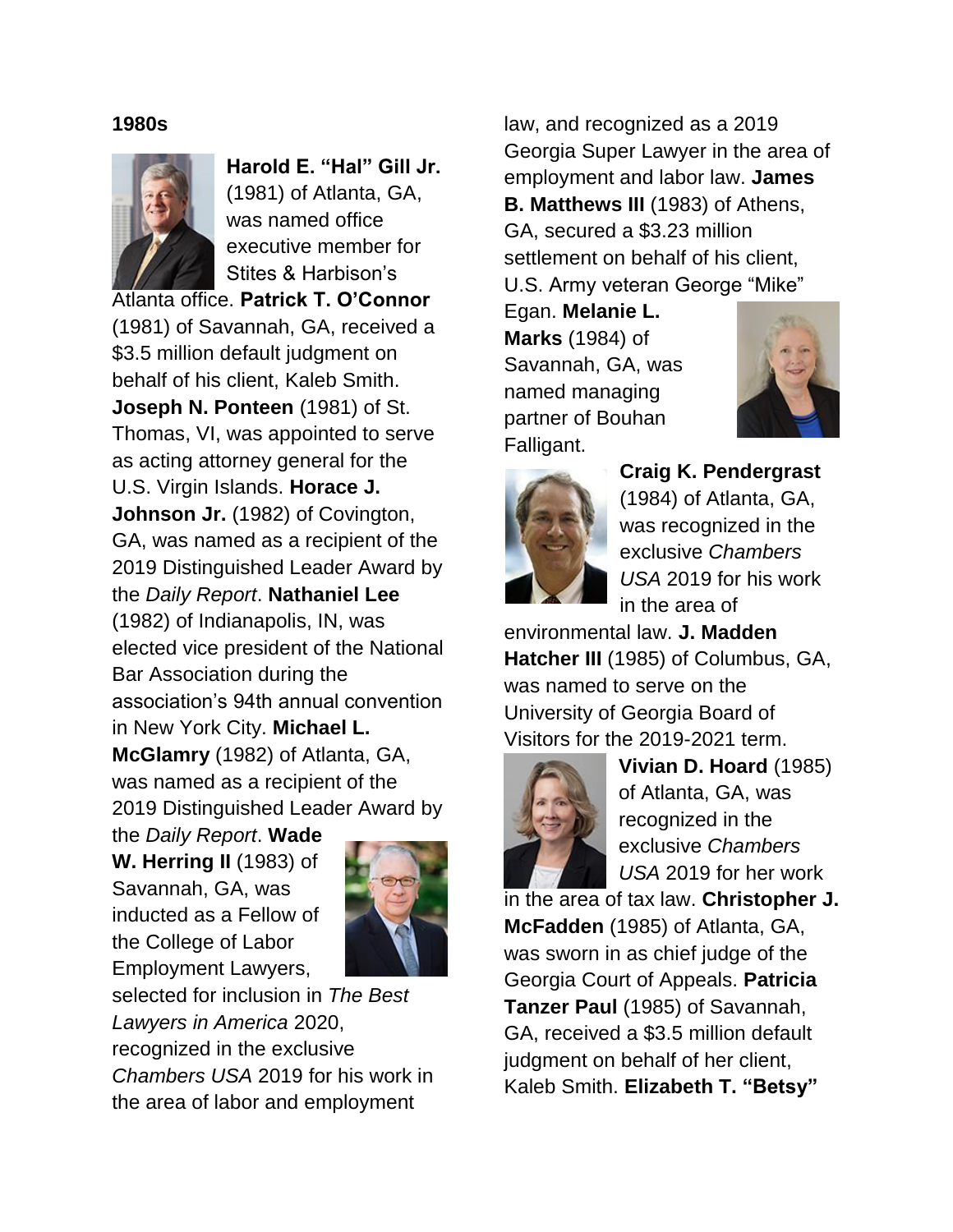**Anderson** (1986) of Cheyenne, WY, was appointed by Wyoming Gov. Mark Gordon to serve as deputy chief of staff and general counsel for his administration.

**Julianna Theall Earp** (1986) of Greensboro, NC, was named among the 50 Most Influential Women by *The Mecklenburg Times.* **Lori T. Chesser** (1987) of Des Moines, IA, was recognized in the exclusive *Chambers USA* 2019 for her work



in area of labor and employment



(immigration) law. **Benjamin H. Brewton** (1988) of Augusta, GA, has joined Balch & Bingham as a partner and will lead the firm's

newest office in Augusta. **Elizabeth** 



**B. "Beth" Chandler** (1988) of Atlanta, GA, was featured in the November 30 edition of the *Daily Report* regarding her

perspective of serving as general counsel of Rollins Inc.

## **Roy E. Hadley Jr.**

(1988) of Atlanta, GA, was appointed to the 2019-2020 Atlanta Chief Information Officer



(CIO) Advisory Board and was named to serve on the University of Georgia Board of Visitors for the 2019-2021 term. **Paul B. Murphy** (1988) of Atlanta, GA, was named chief of staff for FBI Director Christopher Wray. **Christopher W.** 

**Phillips** (1988) of Savannah, GA, was recognized as a 2019 Georgia Super Lawyer in the area of construction litigation



and was selected for inclusion in *The Best Lawyers in America* 2020. **Kirby G. Mason** (1989) of



Savannah, GA, was recognized as a 2019 Georgia Super Lawyer in the area of medical malpractice and was selected for inclusion in

*The Best Lawyers in America 2020*.

### **1990s**

**James M. Sherman** (1990) of Atlanta, GA, secured a \$6.6 million verdict on behalf of his client, Priority Payment Systems, LLC. **Mark M. Middleton** (1991) of Norcross, GA, was selected by Gov. Brian P. Kemp to serve as co-chair on the Judicial Nominating Commission. **Nancy E. Rafuse** (1991) of Atlanta, GA, joined Seyfarth Shaw as a partner. **Steven A. Pickens** (1992) of Lawrenceville, GA, secured a \$17.8 million verdict in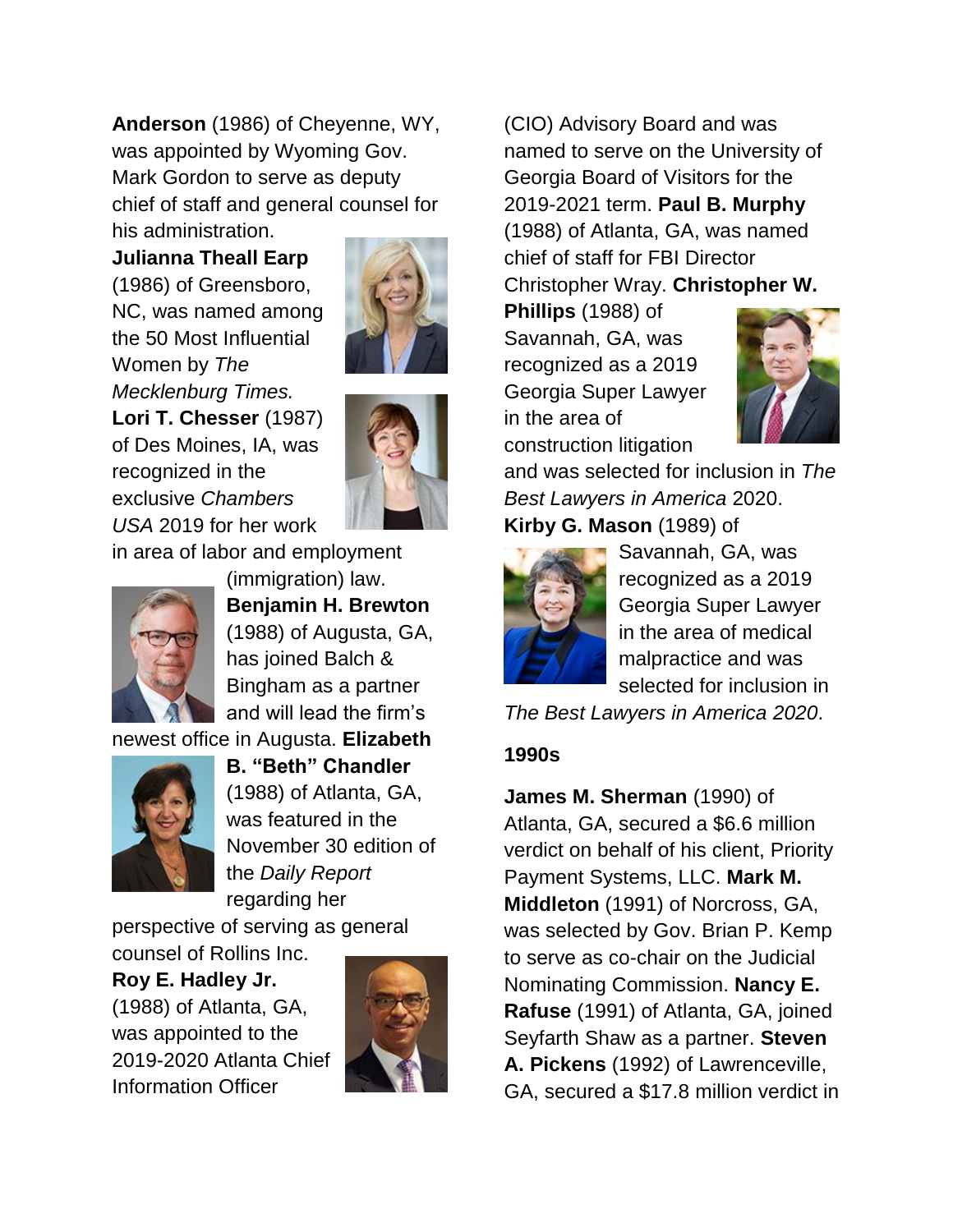a wrongful death case against Classic Millwork Designs. **Joan T.A. Gabel** (1993) of Columbia, SC, became the 17th president of the University of Minnesota by unanimous vote of the University of Minnesota Board of Regents. **John W. Nichols** (1993) of Atlanta, GA, secured a \$4.2 million verdict on behalf of his client, Joao Junior, and in a separate action received a \$5 million settlement on behalf of his client, Wendell Puckett. **Matthew W. Nichols** (1993) of Atlanta, GA, joined King & Spalding as a partner with the corporate, finance and investments group. **Thomas S. Cullen** (1994) of Savannah, GA, was recognized as



2018 Legal Elite by *Georgia Trend,* selected for inclusion in *The Best Lawyers in America* 2020, and

recognized as Lawyer of the Year by *Best Lawyers* for his practice in

corporate law.

**E. Olmsted "Ted" Henneman Jr.** (1994) of Savannah, GA, was selected for inclusion in *The Best Lawyers in* 





*America* 2020. **Frank S. Macgill** (1994) of Savannah, GA, was recognized as a 2019 Georgia Super Lawyer in the area of tax law,

selected for inclusion in *The Best Lawyers in America* 2020, and recognized as Lawyer of the Year by *Best Lawyers* for his practice in tax law. **Greg Michell** (1994) of Atlanta, GA, secured a \$6.6 million verdict on behalf of his client, Priority Payment Systems, LLC. **Ceasar C. Mitchell Jr.** (1995) of Atlanta, GA, joined Dentons as a partner and will spearhead the firm's local





government solutions team. **Andrew H. Walcoff** (1995) of Atlanta, GA, joined Bouhan Falligant. **Shannon C. Baxter** (1996) of Atlanta, GA, was selected by

Dentons to participate in the Fellows Program organized by the

Leadership Council on Legal Diversity (LCLD). **Jean-Paul "J.P." Boulee** (1996) of Atlanta, GA, was

confirmed by the Senate to serve as a judge on the United States District Court for the Northern District of Georgia. **J. Benedict Hartman** (1996) of Brunswick, GA, was recognized as 2018 Legal Elite by *Georgia Trend*.



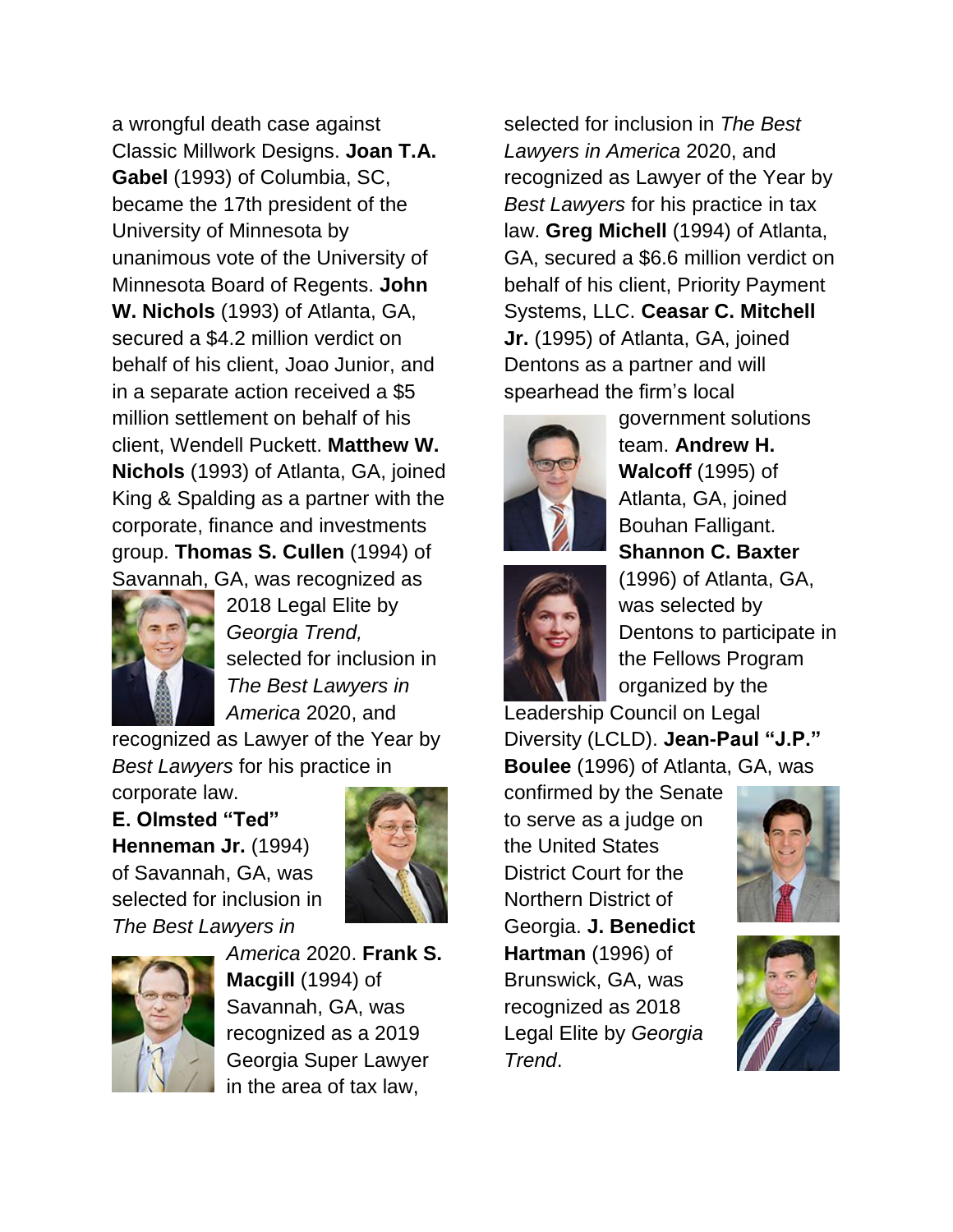

**Jeong-Hwa "June" Lee**  (1996) of Atlanta, GA, was named as a 2019 Immigration Law Trailblazer by *The* 

*National Law Journal*. **Enku Gelaye** (1997) of Atlanta, GA, was named vice president and dean of Campus Life at Emory University. **Robert S. Highsmith Jr.** (1997) of Atlanta, GA, was selected by Gov. Brian P. Kemp to serve on the Judicial Nominating

Commission. **Stephanie Friese** (1999) of Atlanta, GA, joined Chamberlain Hrdlicka White Williams & Aughtry as a shareholder and was



recognized as a 2019 Georgia Super Lawyer in the area(s) of real estate



and business litigation. **Colin A. McRae** (1999) of Savannah, GA, was recognized as a 2019 Georgia Super Lawyer in the area of

transportation/maritime and was selected for inclusion in *The Best Lawyers in America* 2020.

**Christopher H. "Smitty" Smith** 



(1999) of Savannah, GA, was recognized as 2018 Legal Elite by *Georgia Trend,* selected for inclusion in *The Best Lawyers in America*

2020, and joined Miles Mediation & Arbitration.

### **2000s**



**Jeffery O. Monroe** 

(2000) of Macon, GA, was appointed by Gov. Brian Kemp to the Superior Court of the

Macon Judicial Circuit. **W. Michael D'Antignac Jr.** (2001) of Atlanta, GA, secured a \$13.8 million verdict on behalf of his client, Iasia Sweeting. **Sloane G. Perras** (2002) of Seattle, WA, was named vice president, general counsel and chief ethics officer of Foss Maritime Company. **Shannon G. Wallace**  (2002) of Woodstock, GA, was selected by Gov. Brian P. Kemp to serve as co-chair on the Judicial Nominating Commission. **Stacey G. Evans** (2003) of Atlanta, GA, joined Wargo French as a partner. **Ashley B. Fournet** (2003) of Atlanta, GA, secured a \$33 million verdict on behalf of her clients in the case of *Mayfield v. Kennison*, as well as two other actions resulting in a \$4.2 million verdict on behalf of her client, Joao Junior, and a \$5 million settlement on behalf of her client, Wendell Puckett. **W. Ryan Teague**  (2003) of Atlanta, GA, was selected by Gov. Brian P. Kemp to serve on the Judicial Nominating Commission. **Benjamin M. Byrd** (2004) of Atlanta,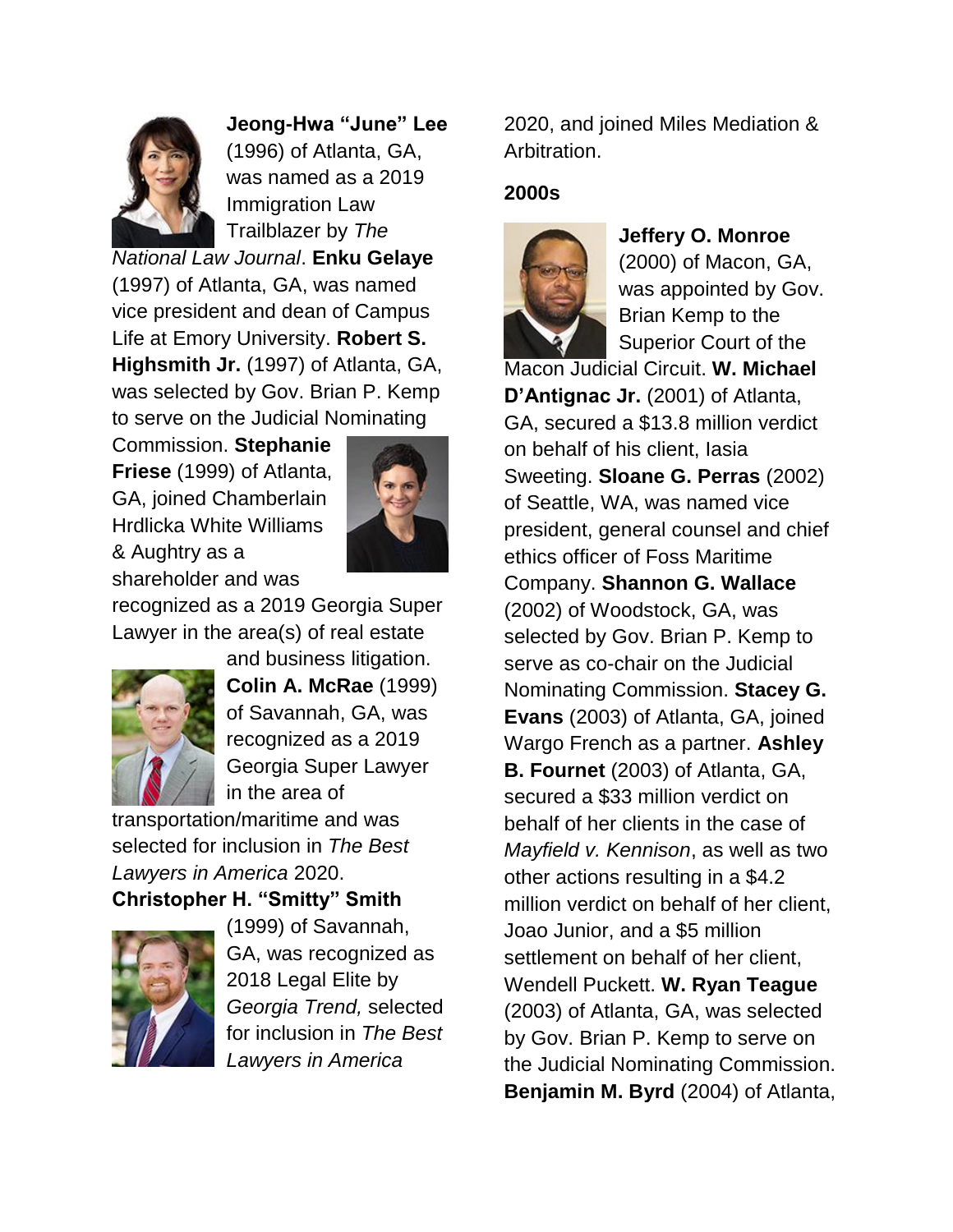GA, was elevated to partner at Friend Hudak & Harris. **Alan J. Hamilton Sr.** (2004) of Atlanta, GA, secured a \$2.1 million verdict on behalf of his client, Sylvia Jean Stephenson. **Rebecca F. Harris** (2004) of Savannah, GA, secured a confidential settlement against CSX Transportation Inc. on behalf of her clients, Richard and Elizabeth Jones, which resulted in satisfying a 2017 \$3.9 million judgment against the railroad. **Francys Johnson** (2004) of Statesboro, GA, was appointed to serve as a member at large on the Board of Governors of the State Bar of Georgia. **Lee S. Atkinson** (2005) of Athens, GA, secured a \$3.23 million settlement on behalf of his client, U.S. Army veteran George "Mike" Egan. **Robert L. Fortson** (2005) of Atlanta, GA, was named as a recipient of the 2019 Distinguished Leader Award by the *Daily Report*. **Melissa Maddox-Evans** (2005) Annapolis, MD, was named as the new executive director for the Housing Authority of the City of Annapolis. **Amanda L. Norcross**



(2005) of Atlanta, GA, was selected as a recipient of the 10th Annual Emerging Leaders Award as presented by The M&A

Advisor. **Scott E. Zweigel** (2005) of Atlanta, GA, was recogized by the

University of Georgia Alumni Association as a member of the 40 Under 40 Class of 2019. **Michael A. Caplan** (2006) of Atlanta, GA, secured a \$3 million settlement in a federal class action suit against the Unified Government of Athens-



Clarke County, GA. **Andrew C. Doherty** (2006) of Atlanta, GA, joined Cantor Colburn as an associate. **A. Zachary Faison Jr.**

(2006) of Jacksonville, FL, was recogized by the University of Georgia Alumni Association as a member of the 40 Under 40 Class of

2019. **Santana T. Flanigan** (2006) of Conyers, GA, was appointed as an associate judge of the Henry County



Magistrate Court. **Dustin R. Marlowe** (2006) of Athens, GA, secured a \$3 million settlement in a federal class action suit against the Unified Government of Athens-Clarke County, GA. **Terri R. Stewart** (2006) of Atlanta, GA, was recogized by the University of Georgia Alumni Association as a member of the 40 Under 40 Class of 2019. **Christina M. Baugh** (2007) of Atlanta, GA, joined Barnes & Thornburg as a partner.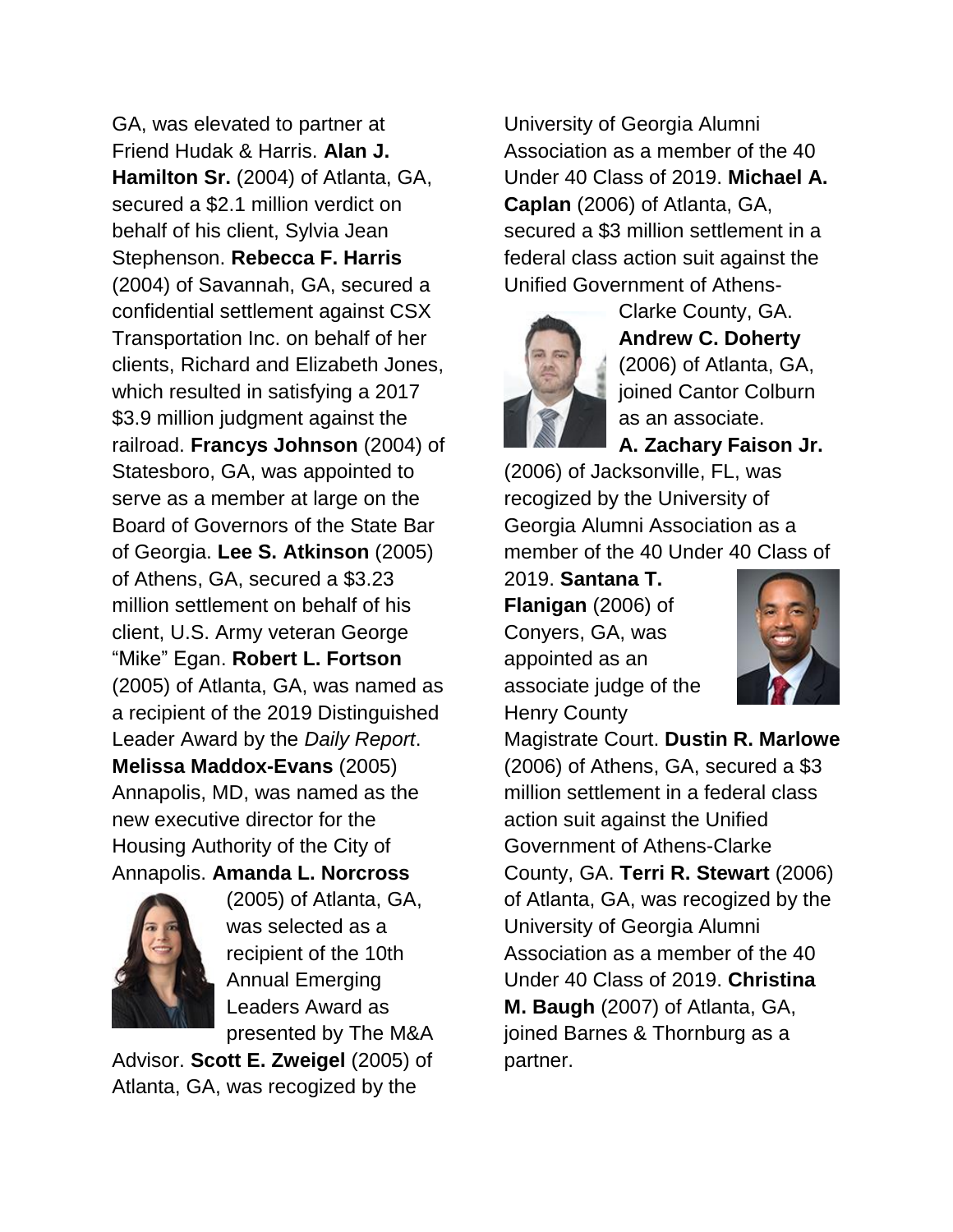

**Rachel Young Fields** (2007) of Savannah, GA, was recognized as a 2019 Georgia Rising Star in the area of

business litigation and as 2018 Legal Elite by *Georgia Trend*. **Philip R. Green** (2007) of Atlanta, GA, was promoted to partner at King & Spalding. **Matthew T. Joe** (2007) of Atlanta, GA, was named to the 2019 On the Rise list as presented by the *Daily Report*. **Steven A. Richman** (2007) of Atlanta, GA, was elevated to partner at Seyfarth Shaw.



**Jennifer K. "Jenn" Coalson** (2008) of Atlanta, GA, was named to the 2019 On the Rise list as presented by the

*Daily Report*. **Lindsay W. Forlines** (2008) of Atlanta, GA, was elevated to partner at Weathington McGrew. **Justin T. Jones** (2008) of Savannah, GA, secured a \$3.3 million verdict on behalf of his clients, Kareem and Wakeelah Evans. **Brendan F. Murphy** (2008) of Marietta, GA, was appointed by the Cobb County Superior Court to be the next chief magistrate judge of the Cobb County Magistrate Court. **Naveen Ramachandrappa** (2008) of Atlanta, GA, secured a \$13.8 million verdict on behalf of his client, Iasia Sweeting, and was elevated to partner at Bondurant Mixson &

Elmore. **John W. Wallace** (2008) of Jacksonville, FL, was recognized by *Super Lawyer* as a 2019 Florida Rising Star in





**Dwayne A. Brown Jr.** (2009) of Atlanta, GA, joined Huff Powell & Bailey as an associate. **Daniel L. Huynh** (2009) of Atlanta, GA, joined Morris Manning & Martin as a partner in the firm's intellectual property and technology litigation group. **Patrick L. Ryan**

(2009) of Atlanta, GA, was elevated to partner at FordHarrison.

## **2010–2018**

**Elizabeth Broadway "Liz" Brown** 

(2010) of Atlanta, GA, was installed as the 38th president of the Georgia Association of Black Women

Attorneys (GABWA). **Leslie H. Cushner** (2010) of Statesboro, GA, was promoted to partner at Taulbee Rushing Snipes Marsh & Hodgin. **Kevin P. Murphy** (2010) of Charlotte, NC, launched his own firm, Herrmann & Murphy.



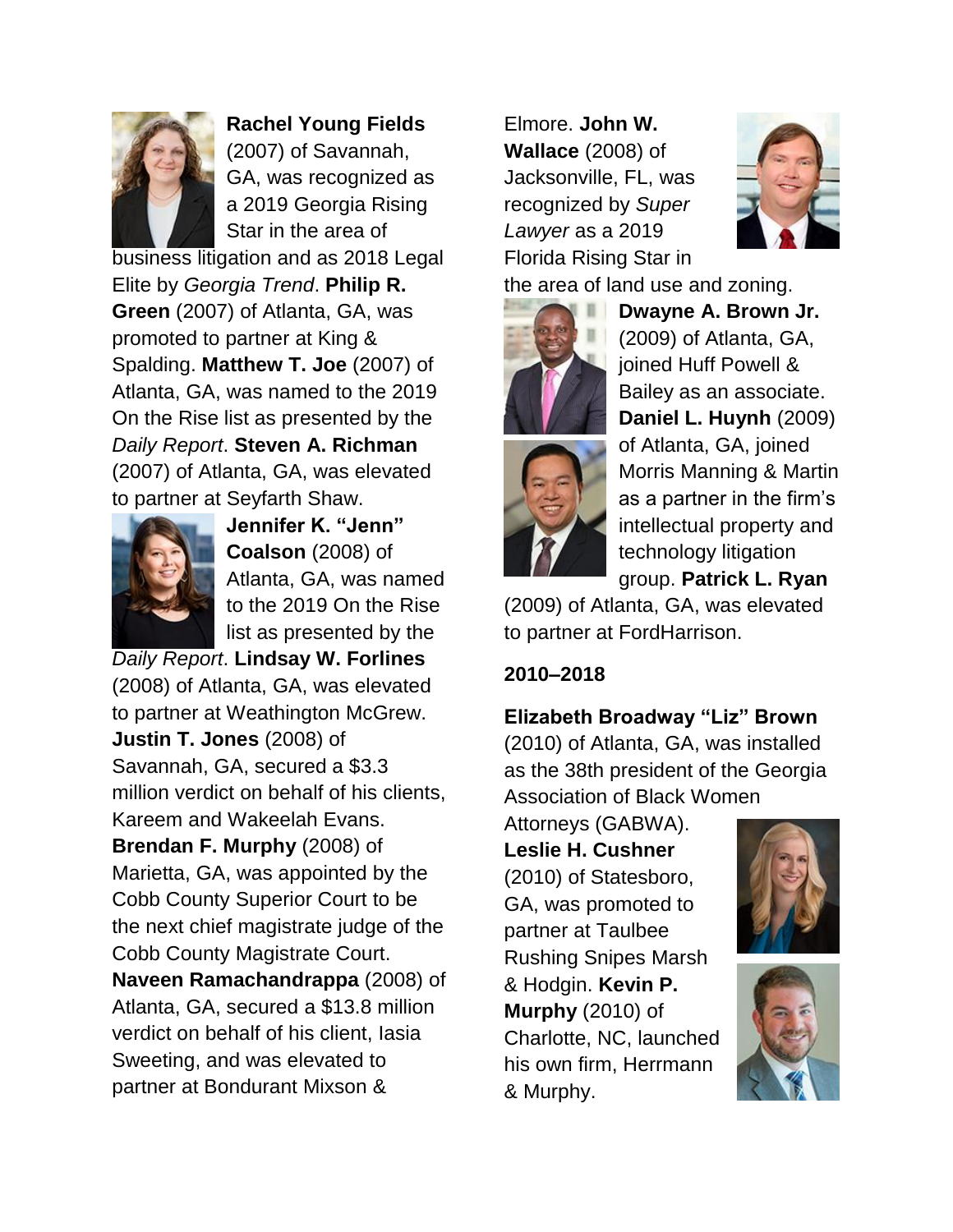**Rajesh Shah** (2010) of Atlanta, GA, was named to the 2019 On the Rise list as presented by the *Daily Report*.



**Elizabeth R. Story** (2010) of Atlanta, GA, was recognized as a 2019 Georgia Rising Star in the area of

eminent domain. **M. Blake Tillery**  (2010) of Marietta, GA, was recogized by the University of Georgia Alumni Association as a member of the 40 Under 40 Class of



2019. **Joshua S. Wood**  (2010) of Atlanta, GA, was recognized by *Super Lawyer* as a 2019 Georgia Rising Star in the area of civil litigation*.*  **Rebecca F. Clarkson** (2011) of Savannah, GA, was recognized as a 2019 Georgia Rising Star in the area of

business/corporate and was elevated to partner at HunterMaclean.

**Yvonne S. Godfrey** (2011) of Savannah, GA, secured a confidential settlement against CSX Transportation Inc. on behalf of her clients, Richard and Elizabeth Jones, which resulted in satisfying a 2017 \$3.9 million judgment against the railroad.



**Elizabeth Googe Brunette** (2012) of Atlanta, GA, joined Fox Rothschild as an associate in the litigation

department. **Amanda R. Giffin** (2012) of Atlanta, GA, received the *Law360* Distinguished Legal Writing Award for



co-authoring the article, *[When](https://us.eversheds-sutherland.com/NewsCommentary/Articles/216303/When-Precedent-Doesnt-Really-Stand-for-That-Proposition-FINRAs-Suitability-Rule-and-the-Meaning-of-Best-Interest)  [Precedent Doesn't Really Stand for](https://us.eversheds-sutherland.com/NewsCommentary/Articles/216303/When-Precedent-Doesnt-Really-Stand-for-That-Proposition-FINRAs-Suitability-Rule-and-the-Meaning-of-Best-Interest)  [That Proposition: FINRA's Suitability](https://us.eversheds-sutherland.com/NewsCommentary/Articles/216303/When-Precedent-Doesnt-Really-Stand-for-That-Proposition-FINRAs-Suitability-Rule-and-the-Meaning-of-Best-Interest)  [Rule and the Meaning of 'Best](https://us.eversheds-sutherland.com/NewsCommentary/Articles/216303/When-Precedent-Doesnt-Really-Stand-for-That-Proposition-FINRAs-Suitability-Rule-and-the-Meaning-of-Best-Interest)  [Interest,'](https://us.eversheds-sutherland.com/NewsCommentary/Articles/216303/When-Precedent-Doesnt-Really-Stand-for-That-Proposition-FINRAs-Suitability-Rule-and-the-Meaning-of-Best-Interest)* published by Bloomberg Law in December 2018. **Kate Lawson Smith** (2012) of Savannah, GA, joined Parker's as chief of staff. **Frederick W. "Fritz" Vaughan** (2012) of Washington, DC, joined the Office of Legislative Affairs for the U.S. Department of the Treasury as

deputy assistant secretary. **Harry D. Dixon III** (2013) of Atlanta, GA, was elected as a Fellow of the American Bar



Foundation (ABF) and as a member of the Young Lawyers Division (YLD) Leadership Academy Class of 2019. **David B. Dove** (2014) of Atlanta, GA, was named as executive counsel to Gov. Brian P. Kemp and was recogized by the University of Georgia Alumni Association as a member of the 40 Under 40 Class of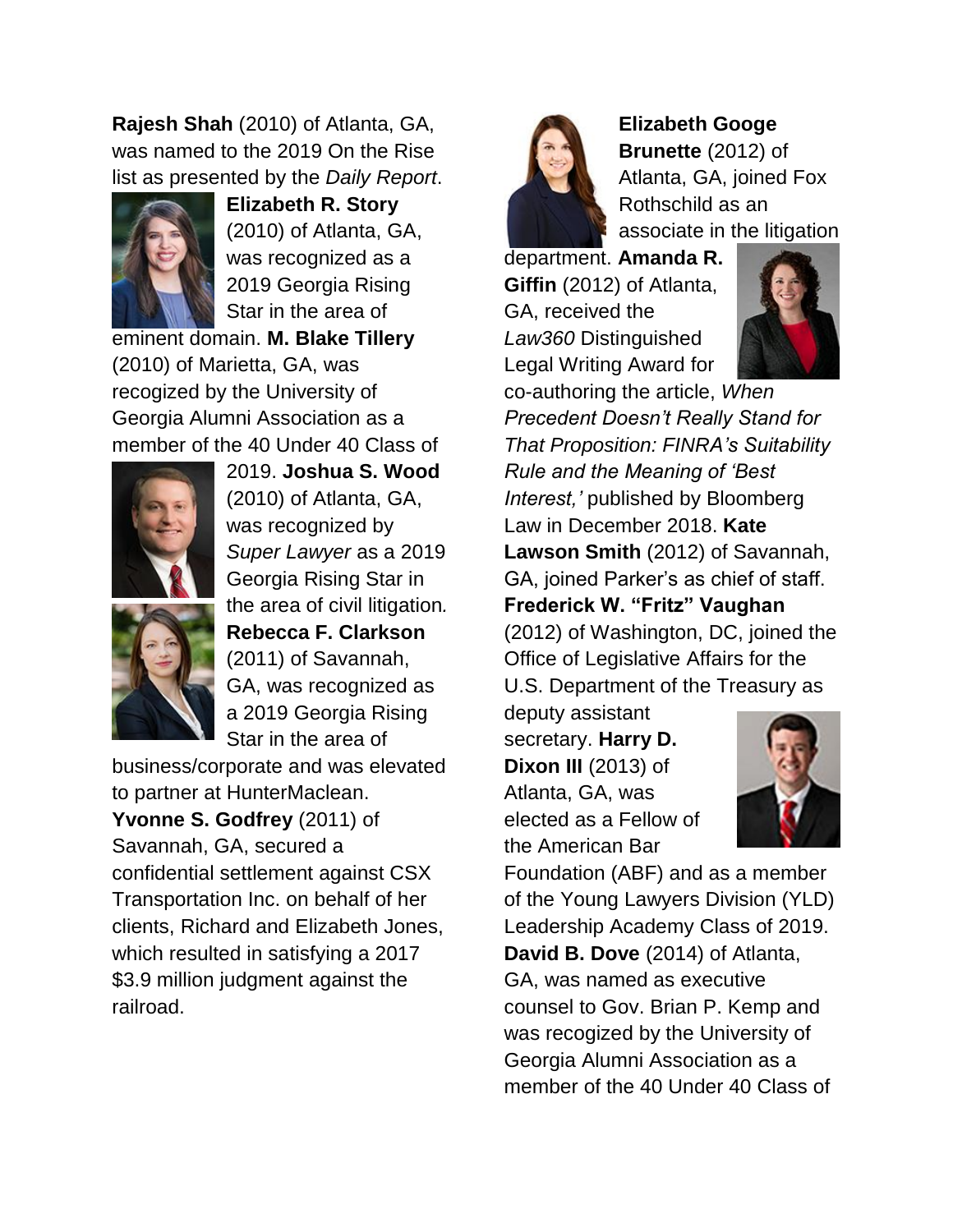2019. **Maggy Randels** (2014) of Atlanta, GA, secured a \$2.1 million verdict on behalf of her client, Sylvia Jean Stephenson. **Corey J. Goerdt** (2015) of Atlanta, GA, was named to the 2019 On the Rise list as presented by the *Daily Report*. **Carey A. Miller** (2015) of Atlanta, GA, joined Robbins Ross Alloy Belinfante



Littlefield. **Ryan D. Sullivan** (2016) of Austin, TX, joined Kruger Carson. **Molly H. Cash** (2017) of Greenville, SC, was

featured in ShareGVL. **Nicholas N. Kemper** (2017) of Atlanta, GA, joined Chamberlain Hrdlicka White Williams & Aughtry as an associate in the firm's corporate, securities and



finance group. **Jason T. Vuchinich** (2017) of Atlanta, GA, joined Weinberg Wheeler Hudgins Gunn & Dial as an associate.



**Daniel E. Philyaw** (2018) of Atlanta, GA, secured a \$2.83 million verdict on behalf of his client, Brandon Jackson,

against Charter Communications. **Stuart F. Sumner** (2018) of Savannah, GA, received a \$3.5 million default judgment on behalf of his client, Kaleb Smith.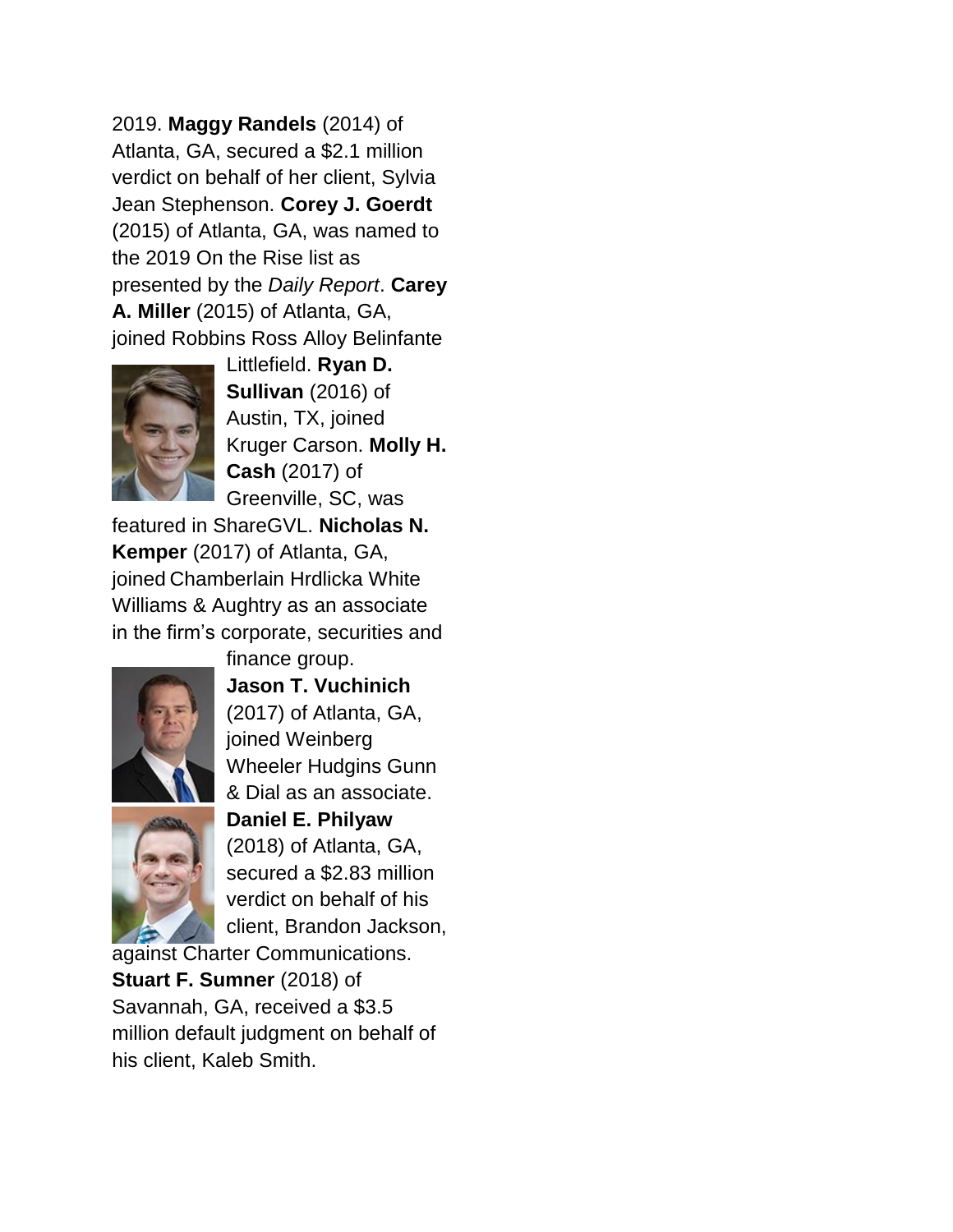### *In Memoriam*

*The School of Law expresses sympathy to the family and friends of the following law school graduates:*

**Charles T. Ballard** (1958) Fayetteville, GA August 24, 2019

**W. Donaldson "Don" Ballard** (1951) Oxford, GA July 2, 2019

**Jack T. Brinkley Sr.** (1959) Columbus, GA January 23, 2019

**Stephen M. Brooks** (1993) Atlanta, GA March 6, 2019

**J. Michael Brown** (1976) Augusta, GA March 16, 2019

**Frank W. Capers Jr.** (1948) Augusta, GA January 14, 2019

**Earl W. Carson Jr.** (1963) Monroe, GA April 30, 2019

**John D. Cartledge** (1961) Chattanooga, TN September 5, 2019

**Nelson C. Coffin III** (1957) Cuthbert, GA September 7, 2019

**John D. Comer Sr.** (1949) Macon, GA April 4, 2019

**Avary M. Dimmock Jr.** (1949) Ellijay, GA March 11, 2019

**Louis O. Dore** (1973) Beaufort, SC September 16, 2019

**Gordon S. Fell** (1953) Monroe Township, NJ September 1, 2019

**William M. "Bill" Fleming Jr.** (1950) Augusta, GA March 30, 2019

**Frank N. Ford** (1989) Eatonton, GA June 13, 2019

**Cicero "Cid" Garner Jr.** (1961) Panama City, FL November 29, 2018

**Stephen S. Goss** (1986) Albany, GA August 24, 2019

**John A. Gram** (1974) Gainesville, GA August 25, 2019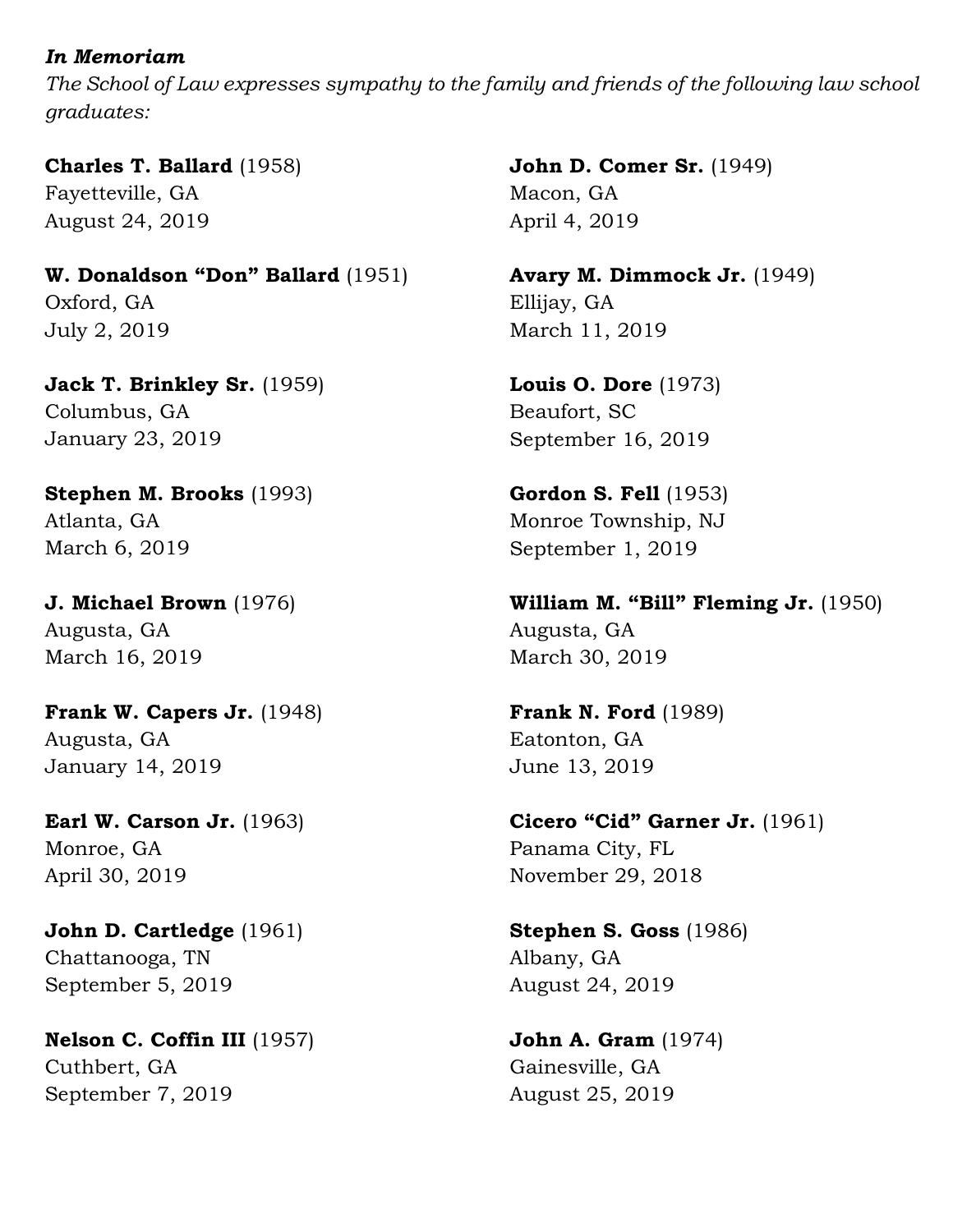**Earl R. Guss Jr.** (1964) Fernandina, FL July 23, 2019

**Kathleen M. "Katy" Hurley** (2000) Duluth, GA July 15, 2019

**Kusiel "Sonny" Kaplan** (1941) Brookhaven, GA December 5, 2018

**Benjamin G. Kirbo II** (1967) Bainbridge, GA March 28, 2019

**Bruce W. Kirbo** (1951) Bainbridge, GA December 22, 2018

**William H. "Bill" Kitchens Sr.** (1962) Valdosta, GA February 26, 2019

**David L. Maddox** (1972) Nashville, TN July 1, 2019

**C. Truitt Martin Jr.** (1976) Dawson, GA January 17, 2019

**W. Richard "Dick" Mattox** (1990) Clemson, SC July 11, 2019

**C. Edward Maxwell** (1962) Jerseyville, IL June 4, 2019

**John M. Melvin** (1965) Gainesville, GA June 9, 2019

**Thomas R. Moran** (1969) Atlanta, GA August 23, 2019

**Janet B. Morgan** (1984) Ft. Lauderdale, FL March 9, 2019

**Ted R. Ridlehuber** (1963) Athens, GA March 26, 2019

**Jay J.P. Schnell** (1975) Denver, CO May 14, 2019

**William N. "Wick" Searcy** (1967) Savannah, GA December 3, 2018

**James A. Secord** (1974) Chattanooga, TN January 3, 2019

**Marvin T. "M.T." Simmons Jr.** (1960) Gainesville, GA January 15, 2019

**J. David Smith** (1981) Rabun Gap, GA December 23, 2018

**Marvin W. Sorrells** (1962) Wallingford, CT April 27, 2019